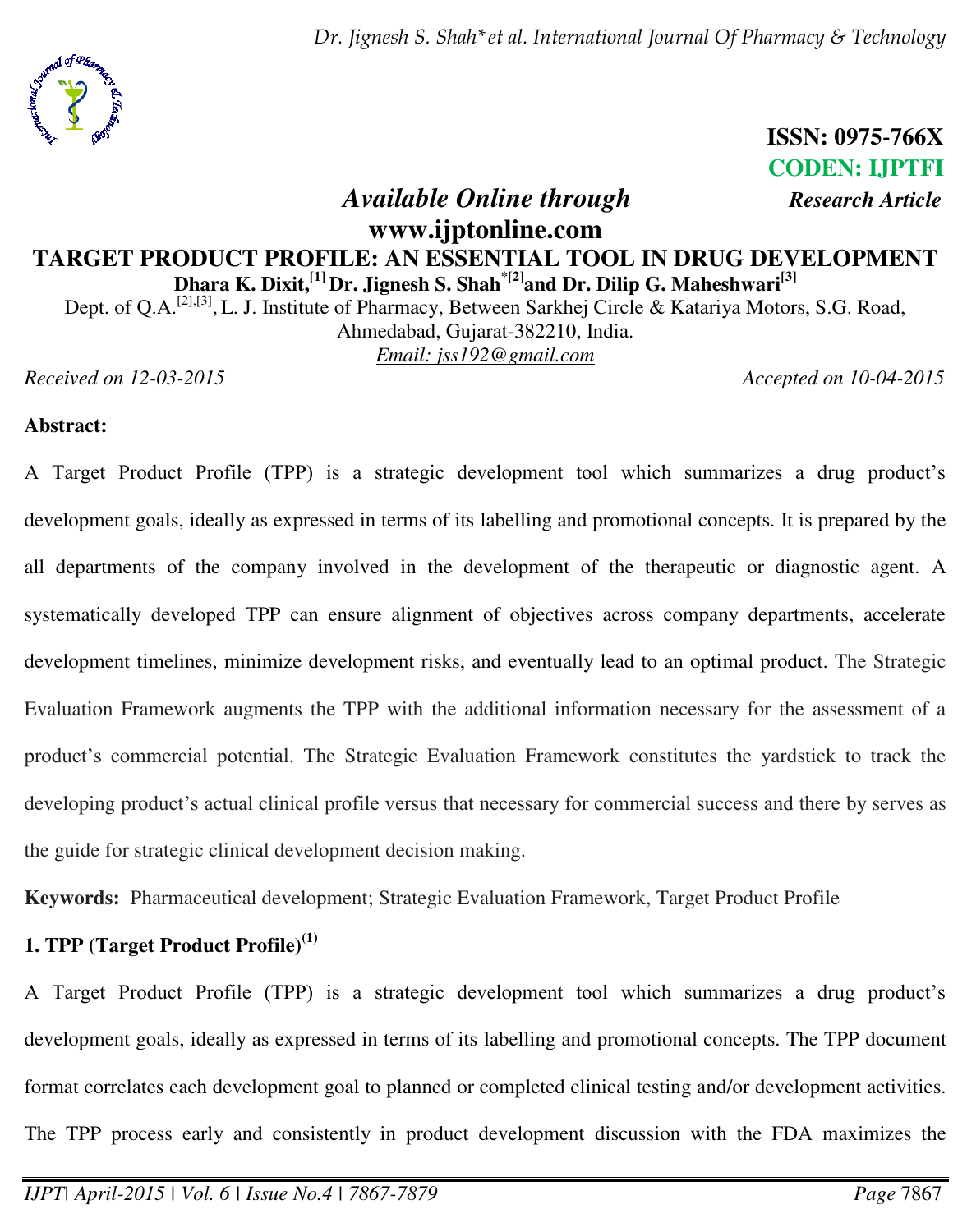*Dr. Jignesh S. Shah\*et al. International Journal Of Pharmacy & Technology* efficiency and clarity of key development decisions ("Beginning with the end in mind"). TPP is a product of joint, pan-industry/FDA collaboration.

## **Background**

In 1997, a Clinical Development Working Group composed of representatives from the FDA and pharmaceutical sponsors began discussions on ways to improve sponsor and FDA interactions in the drug development process.

The working group recommended use of a template that provides a summary of drug labeling concepts to focus discussions and aid in the considerate between sponsors and the FDA.

Experience with TPP-focused meetings with sponsors at the FDA has indicated that such documents can be useful .An efficient dialogue between a sponsor and the FDA during the drug development process can minimize the risk of late-stage drug development failures, increase the possibility that optimal safety and efficacy data are available in a timely manner, improve labeling content, and possibly decrease the total time involved with drug development.

# **1.1 Objective:**(**2)**

- Modify TPP into a strategic development process.
- Clarify the pathway to introduce key development concepts (Biomarkers, PRO's, new disease states, product-differentiating attributes, etc).
- TPP's Value Proposition: "Do the planned or completed clinical activities support the labelling or promotional concept indicated?"

# **1.2 Purpose of a TPP:(1,2)**

TPP is to give a format for discussions between a sponsor and the FDA that can be used throughout the drug development process, from pre-investigational new drug application (pre-IND) or investigational new drug application (IND) phases of drug development through post marketing programs to follow new indications or other considerable changes in labelling.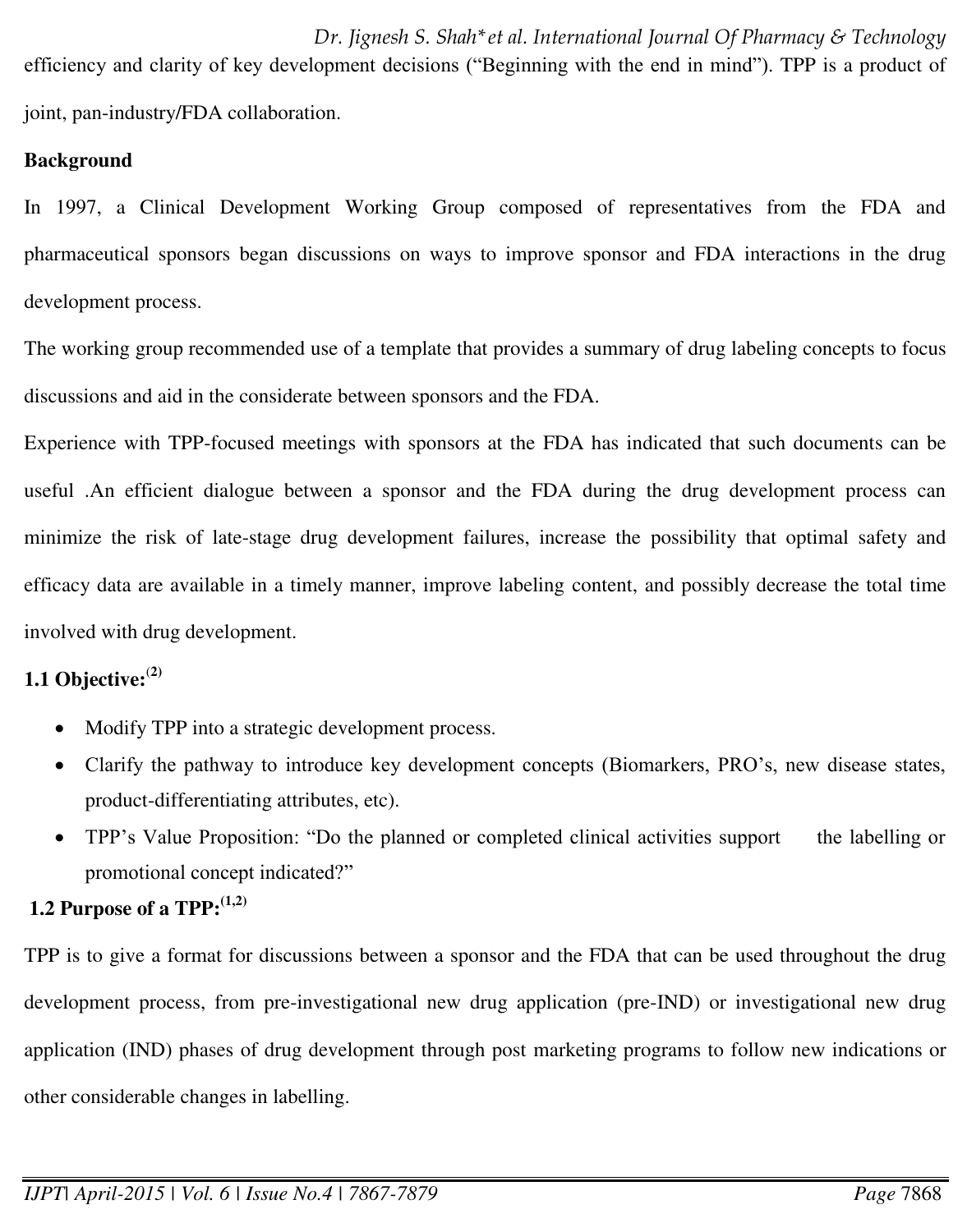The TPP embodies the notion of beginning with the goal in mind. That is, the sponsor specifies the labelling concepts that are the goals of the drug step up program, documents the specific studies intended to support the labelling concepts, and then uses the TPP to assist in a productive dialogue with the FDA.

The ideal version of what the sponsor would like to claim in labelling guides the design, conduct, and study of clinical trials to maximize the effectiveness of the development program. Ideally, the final version of the TPP will be similar to the annotated draft labelling submitted with a new drug application (NDA) or biologics license application (BLA).

#### **1.3 Attributes of a TPP** $^{(1,2)}$

The TPP provides a report of the overall intent of the drug development program, and gives information about the drug at a particular time in development.

TPP has planned according to the key sections in the drug labelling and associates drug development activities to specific concepts intended for inclusion in the drug labelling.

The sponsor can draft and update relevant sections of the template that are intended to support the specific statements in labelling. The sponsor can also use these updated versions of the TPP in preparation for discussions with FDA review staff to identify the most important development goals for the drug.

The TPP has a dynamic summary that changes as knowledge of the drug increases. For best possible use, we recommend that the TPP be updated regularly to reflect new information about the drug and changes in the clinical development program.

#### **1.4 Advantages of a TPP (1,2)**

A well-organized TPP can save meeting time for conversation of issues by eliminating the need for a sponsor's introduction to the history of the drug development program. Sponsors can also use a TPP to update their interactions with FDA review staff by individual TPP entries and sections that have been previously discussed from entries that are the current or future focus of a discussion.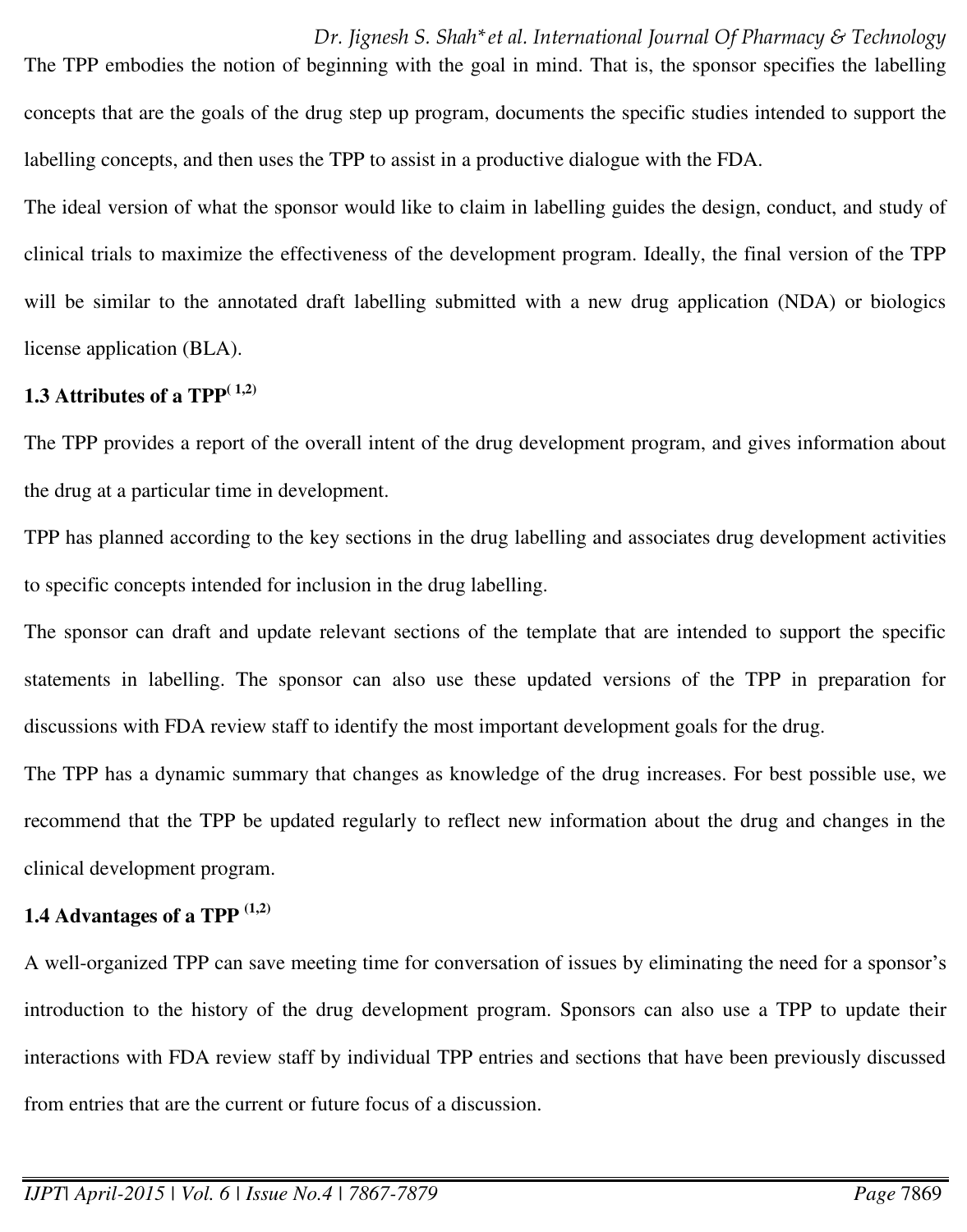This process can reduce the need to return the established entries, unless the development goals change or new scientific issues emerge.

The use of a TPP has especially important at pre-new drug application (pre-NDA) and pre-biologics license application (pre BLA) meetings, when it be able to help the review staff focus on a sponsor's goals and make sure previously discussed items have not changed when the sponsor submits an NDA. In a Briefing Document, a sponsor can use a TPP to quickly update new FDA or sponsor personnel who join the program.

A TPP enables a sponsor to pursue the desired outcome (i.e., approval and optimal labeling of a safe and effective drug) in the most efficient manner with respect to FDA interaction because all such interaction is focused on the explicitly stated goals of the development program.

## **2. TPP as a Strategic Planning Tool (3,4)**

### **Clinical Development**

TPP scenarios can be used for: Plan of clinical studies

Design of complete timelines

Costing of risks and creation of mitigation plans

Review of the possibility of success

Estimate budgets/personnel

**Regulatory /Clinical** Estimation of likely approval dates in various geographies

**Manufacturing review** of manufacturing options/expenditure

## **Marketing**

Estimation of costs of goods

Review of pricing

Review of marketing campaign costs

Review of market penetration (focus groups)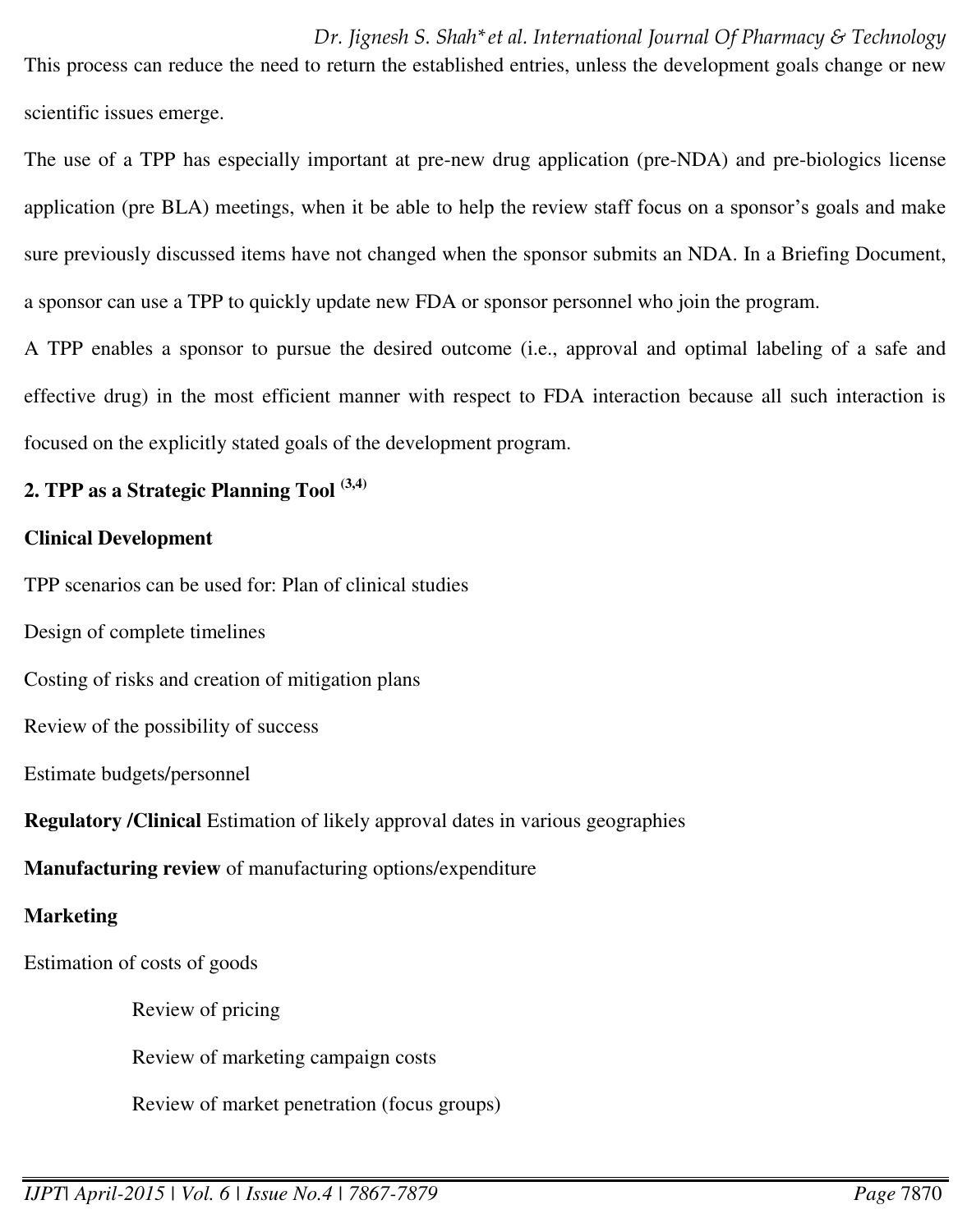## **TPPs utilized correctly can:**

- measure risks and create risk improvement plans for all stages of clinical development
- Assign a possibility of success at each phase of clinical development and each indication targeted assumption of probability of success at any stage of development should be explained and contrasted to industry norms
- Promote a team-based approach Compiling TPPs is a team-based activity that enhances collaboration among project team members and increases awareness of the project's critical issues throughout the organization

# **4**. **Benefits of the TPP Process (5)**

- Patients, Healthcare Providers, FDA and Industry Can Benefit from TPP: TPP Leverages "beginning with the end in mind."
- Identifies and clarifies supportive clinical plans and/or development activities prior to executing pivotal trials ("Avoid surprises").
- Pathway of early, clearer dialogue and oversight for key development concepts (e.g. Biomarkers, PRO's, new disease states, product-differentiating attributes, etc).
- Coordinates FDA reviews over more than one office (e.g. combinational products).
- Creates an external process around which sponsors and the agency may optimize their internal procedures to create greater efficiency and contribute to lowering product development costs.

# **5. The Strategic Evaluation (6)**

The primary goal for the Strategic Evaluation Framework is to ensure that pharmaceutical product development is driven by a marketplace need to facilitate strategic product go / no-go decision making and to enhance development programs so that they better integrate marketplace value drivers.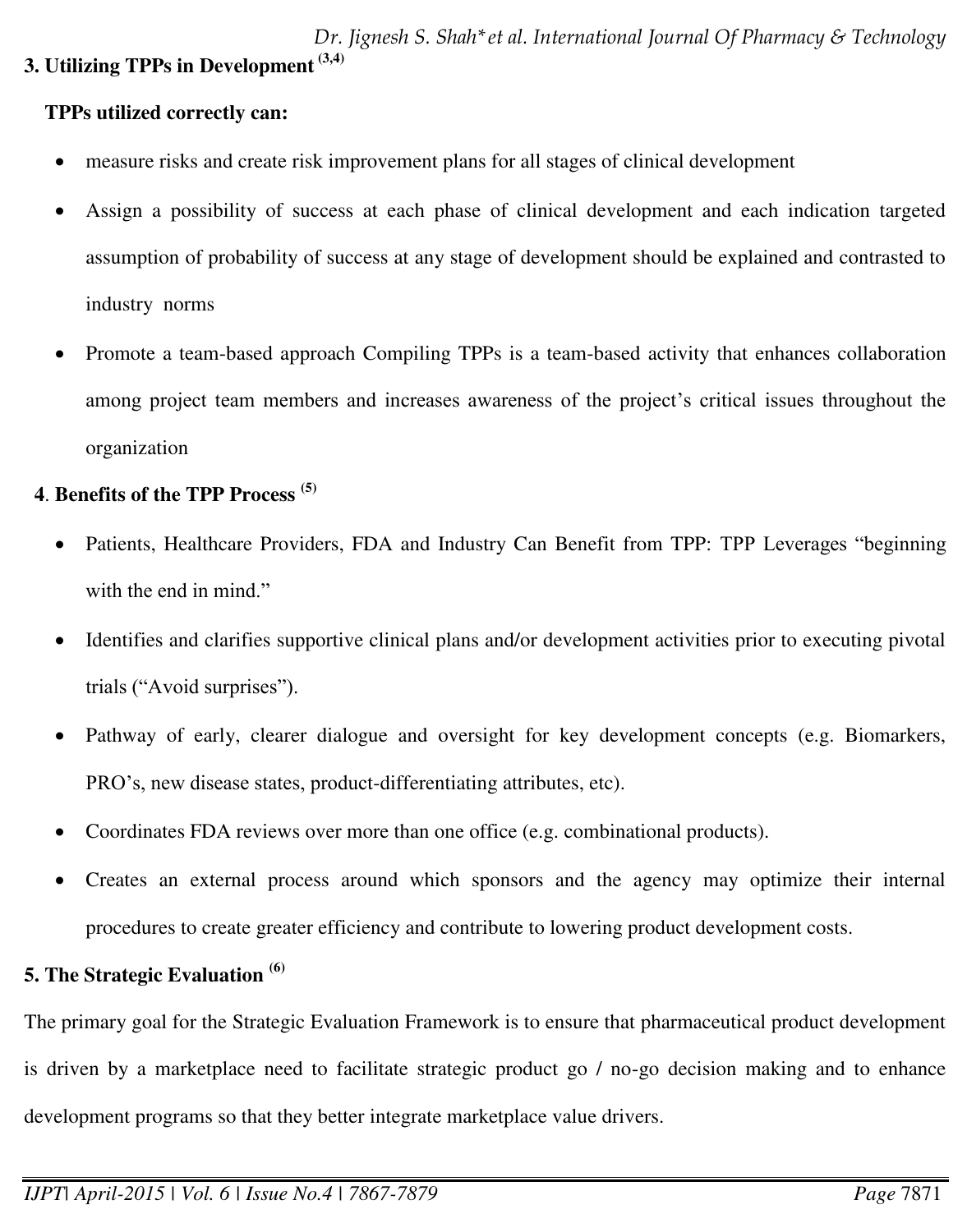Moreover, the Strategic Evaluation Framework provides a clear format for intra-company project team progress discussions as well as serves to better communicate a product's value to investors, portfolio executive and senior administration. Building the framework around the FDA's TPP definition removes the need for multiple versions of a TPP for different purposes.

Thus, the framework incorporates the FDA's definition of the TPP, but adds to it to capture other essential parameters that place the patients, doctors and payers top-of-mind. No single part of the framework should be utilized in isolation, as it is the collective body of information that supports the decision-making function.

The Strategic Evaluation Framework functions through enforcing a constant benchmarking of the evolving product in development relative to the original characteristics of a therapy that would be both differentiated and solve some as yet unmet market need. The components of the Strategic Evaluation consist

#### 1. **The Target Market Profile**

(TMP) is the foundation for the structure. Without accepting the market, any product profile will only be an unsupported guess at the capacity of the product to be successful. While the details may be enhanced as more is learned about he market, the key facts contained in the TMP should change only when there is a major market shift.

#### **2**. **The Strategic Target Profile**

(STP) is the vision for the product and is created based upon the unmet needs of the market as defined in the TMP. While staying within the realistic bounds of the company's core capability, it is the profile of the desired product to be built. Since it is important to maintain a consistent strategy, it should change only when an update to the TMP makes it completely necessary.

#### **3**. **The TPP is the profile**

At first, this profile will be the same as that in the STP. However, per the FDA's guidance, it will be updated as clinical data comes in to reflect the latest characteristics of the drug you want the regulatory authorities to grant.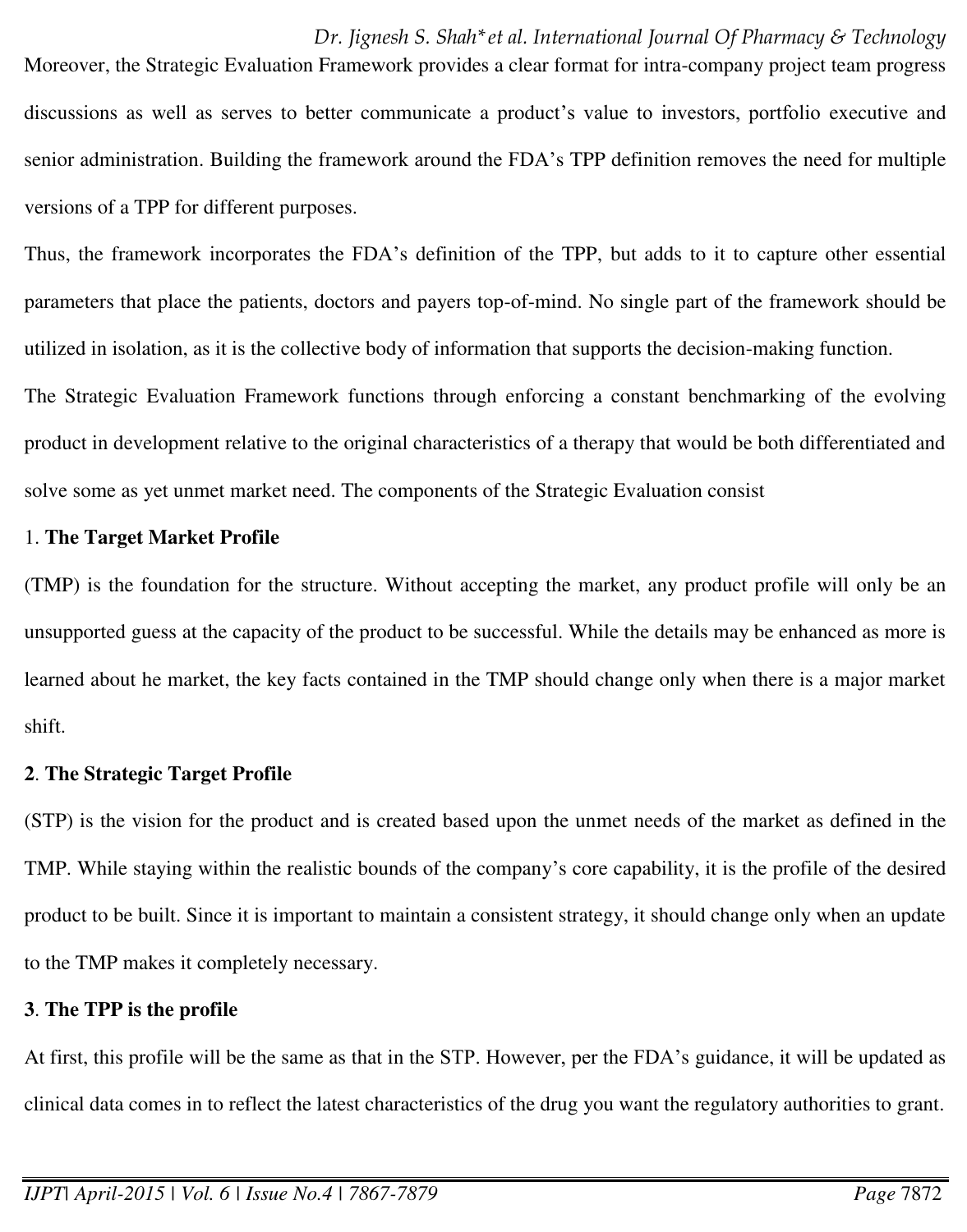*Dr. Jignesh S. Shah\*et al. International Journal Of Pharmacy & Technology* To use the Strategic Evaluation Framework to guide the strategic clinical development decisions that set the foundation for commercial success, companies must estimate how the most likely drug candidate (the latest version of the TPP) fits against the original vision for the product (the STP).

In this comparison, it will quickly emerge how far the clinical trial results deviate from the original vision for the product (the STP), and therefore how well or how poorly the resulting drug will serve the market's unmet needs.

Flow chart of strategic assessment mention below.

#### **MARKET MAPPING /PRIORITIZATION**



 **DEVELOP TARGET PRODUCT PROFILE** 





 **CLINICAL DEVELOPMENT MANUFACTURING AND** 

**STRATEGY FORMULATION STRATEGY** 



 **FINANCIAL PROJECTION** 



 **Figure 1: flow chart of strategic assessment.**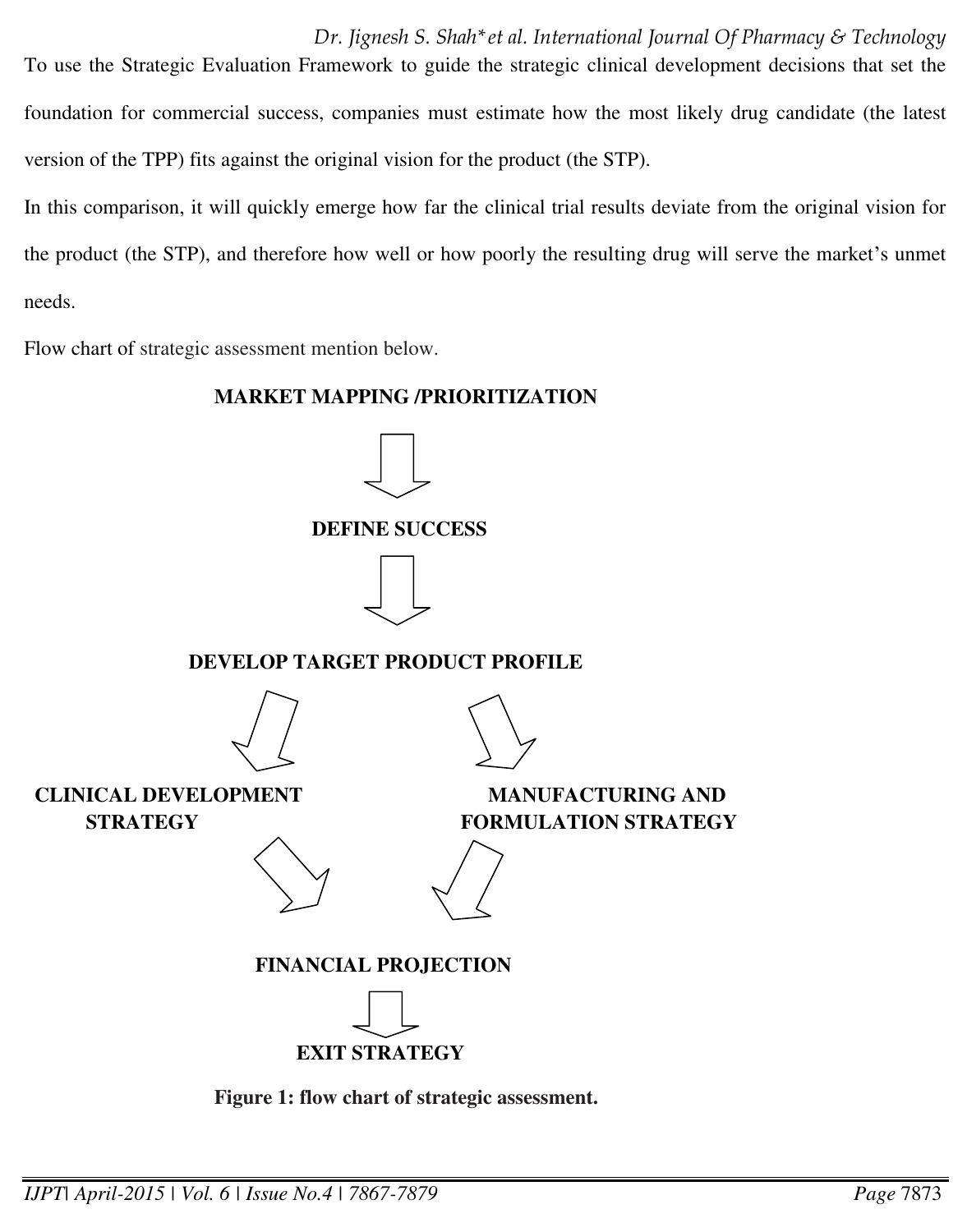*Dr. Jignesh S. Shah\*et al. International Journal Of Pharmacy & Technology*

|          | <b>Target Market Profile</b>                                                                                                                           | <b>Strategic Target Profile (STP)</b>                                                                                                                                                                        | <b>Target Product Profile</b>                                                                                                                                                                                |
|----------|--------------------------------------------------------------------------------------------------------------------------------------------------------|--------------------------------------------------------------------------------------------------------------------------------------------------------------------------------------------------------------|--------------------------------------------------------------------------------------------------------------------------------------------------------------------------------------------------------------|
|          | (TMP)                                                                                                                                                  |                                                                                                                                                                                                              | (TPP)                                                                                                                                                                                                        |
| Purpose  | Captures all of the key<br>information about the<br>market                                                                                             | A vision for a product that will<br>meet the needs of the market                                                                                                                                             | A record of the drug that is<br>most likely to launch                                                                                                                                                        |
| Content  | Therapeutic area / disease<br>Unmet needs<br>Patient populations<br>Drivers of use Competitive<br>assessment<br>Economic cost of disease               | Target attributes (desired label)<br>Value drivers<br>Pricing Patient share Revenue<br>- Profitability<br>Pharmacoeconomics<br>Investments ( $R & D$ ,<br>COGS, SGA)<br>Cost of goods<br>Licenses, Royalties | Indications and usage<br>Dosing and administration<br>Contraindications<br>Warnings and precautions<br>Adverse reactions<br>Description<br>Clinical pharmacology<br>Clinical studies<br>Storage and handling |
| Rigidity | Created before the STP<br>or TPP.<br>Details are updated as<br>findings emerge, but core<br>facts<br>change only in response to<br>major market events | Set at the beginning of clinical<br>development and updated<br>only when necessitated by<br>changes in the TMP                                                                                               | Updated as clinical and<br>pharmacologic<br>findings<br>emerge and in response to<br>guidance from regulatory<br>authorities                                                                                 |

# **Table-1: Key information contained within the strategic evaluation framework.**

# **5. TPPs -Current Practice (6,7)**

The FDA positioned its draft guidance on the TPP as facilitating better communication between the sponsor and the regulatory body because it summarizes the drug development program in terms of intended labeling content and claims. But while the structure of the FDA guidance facilitates efficient discussion with regulatory bodies, the product's profile usually does not embody the market insights necessary to determine the commercial viability of developmental programs.

For example, achieving a statistical primary endpoint in pivotal clinical trials may well be sufficient for regulatory authorization, but may not give a compelling addition to the therapeutic armamentarium: the result might yield a marketed product that does not deliver a good return on investment for the company.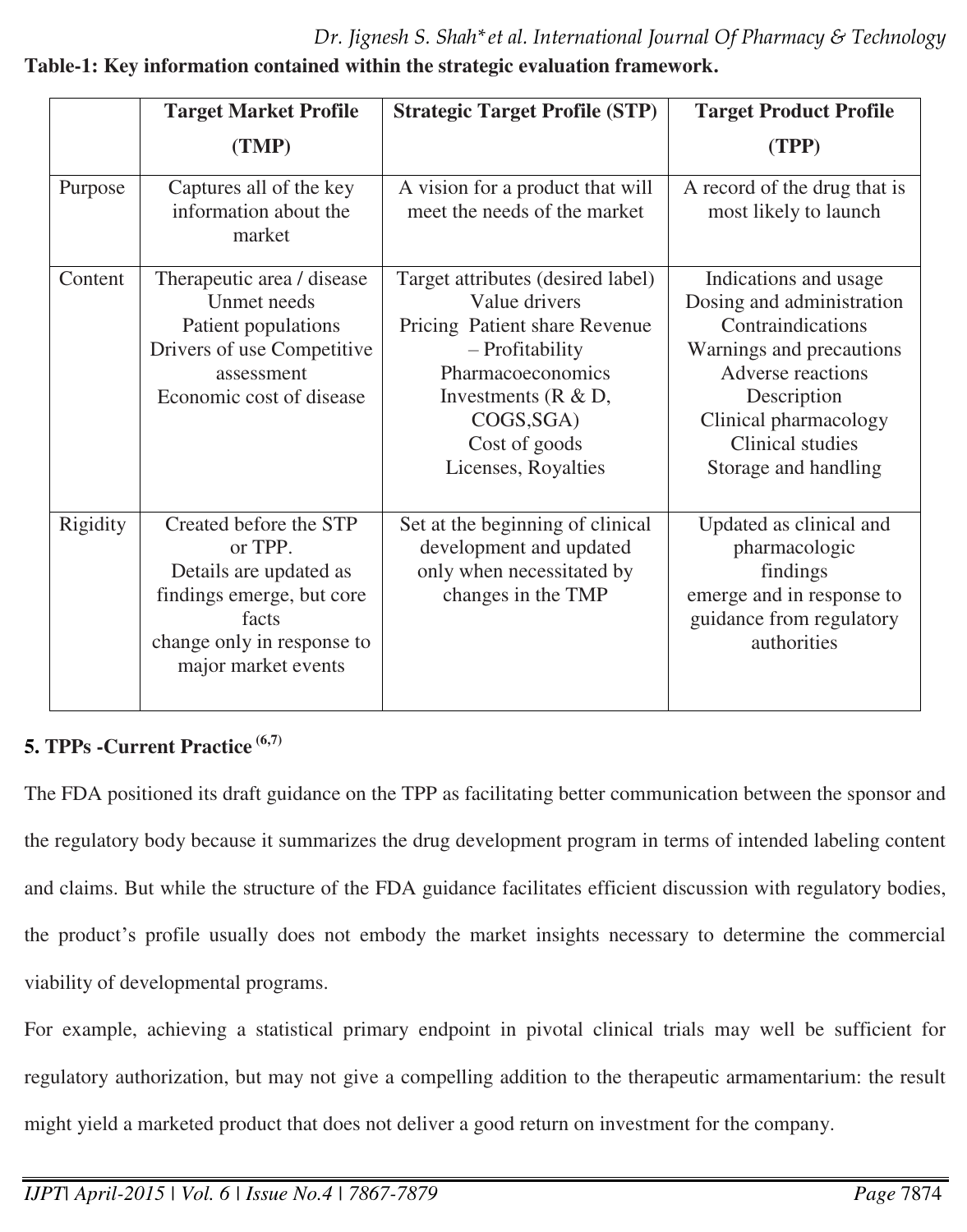*Dr. Jignesh S. Shah\*et al. International Journal Of Pharmacy & Technology* The end of Roche's HIV program is a good example of choice making regarding the developing characteristics of actual products inrelation to the marketplace needs and anticipated return.

The FDA-defined TPP contains only limited anticipation of market needs in the form of promotional claims and is devoid of pricing assumption and other important information that is necessary to properly evaluate a drug' s value in the portfolio.

Returning to the Exubera example, had Pfizer accurately understand the marketplace wants for insulin products, hundreds of millions of dollars in improvement and marketing costs could have been re-allocated to other projects.

The authors do not suggest that Pfizer (or the other companies pursuing inhaled insulin) made an easily avoidable mistake – market needs have to be anticipated many years in advance.

However, this example is provided to demonstrate the consequences of misreading the market needs, and hence the importance of gauging them as accurately and early as is possible.

#### **6. Drug Development process: TPP (7,8)**

One of the most important considerations during the early stages of the development of a new medicine is to develop a Target Product Profile (TPP). This TPP can be based upon the headings of a Summary of Product description and give the company's ideal characteristics for the product, e.g. target indication, pharmaceutical form, route of administration, shelf life and storage characteristics.

This document is important because it can be re-visited throughout development to consider whether the company still has a product which will be suitable from a authoritarian, industrial and patient point of view.

For example, a company is developing a new migraine treatment which patients will be expected to take home and self administer as needed, it is likely that the TPP will reveal the ideal that the product should be a tablet or capsule to be taken orally and stored at room temperature. Whenever development it becomes apparent that the product can only be formulated as a liquid which must be administered by injection and stored at -80°C, then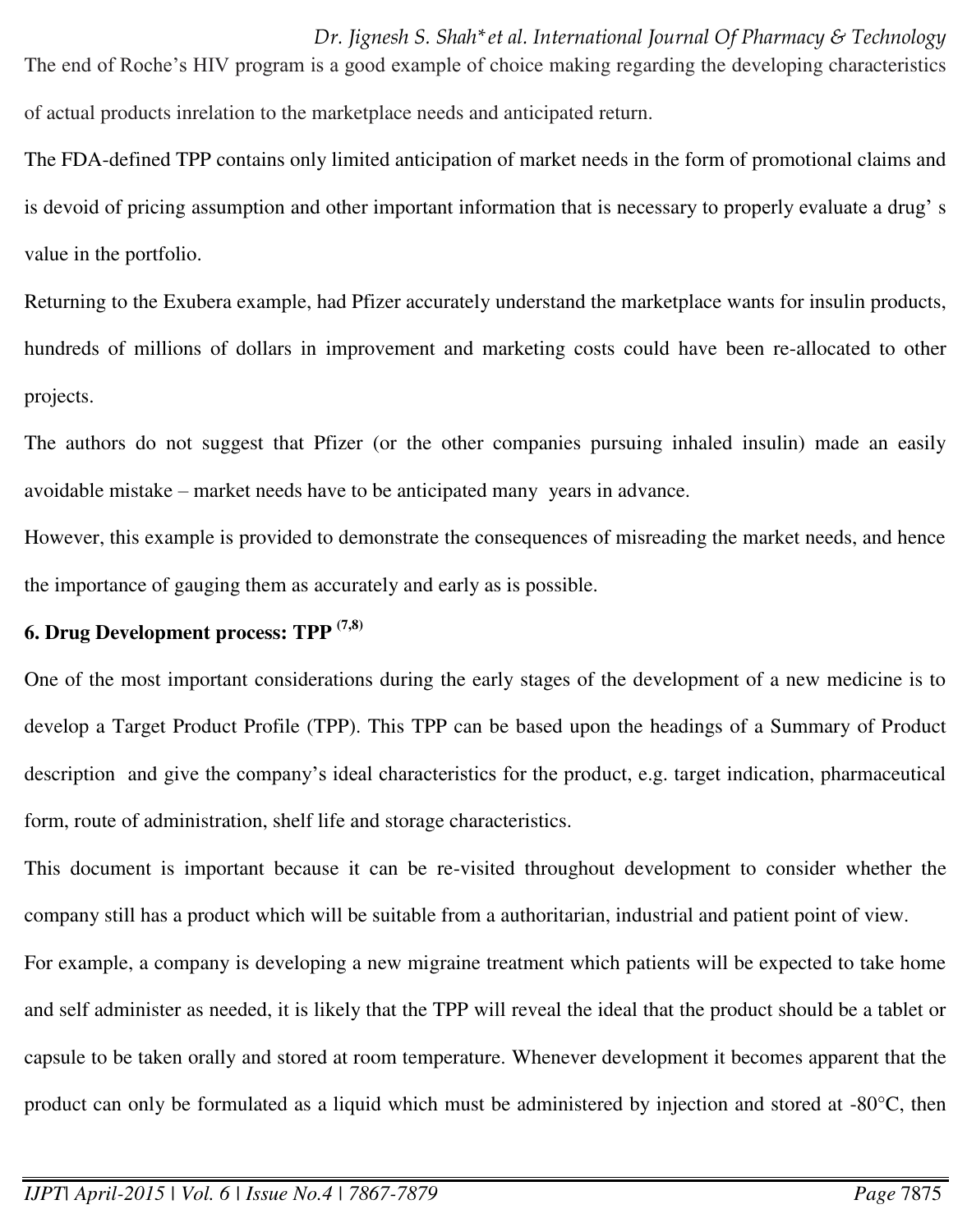*Dr. Jignesh S. Shah\*et al. International Journal Of Pharmacy & Technology* clearly the company may decide that they do not have a commercially viable product and development may be terminated.

In order to assist companies developing new medicines, many guidelines are accessible by the regulatory establishment in Europe and the US, and globally approved guidelines are also available developed and published under the auspices of the International Conference on Harmonisation of Technical Requirements for Registration of Pharmaceuticals for Human Use (ICH).

These guidelines cover many scientific and regulatory aspects of the manufacture and non-clinical and clinical testing of medicinal products. They are often precise to particular therapeutic indications, for example diabetes, HIV infection or osteoarthritis, or type of product - biotechnology products or new chemical entities (NCE).

This focus of the guidelines on therapeutic indications and type of product is main because it means that early in development judgements can be made as regards which guidelines are applicable to a specific development programme.

It be essential to understand this because whilst regulatory guidelines are not officially binding, they do represent the agencies' current thinking on particular topics and any deviation from the guidelines must be justified.



 **Figure 2: Regulatory interactions throughout the development process.**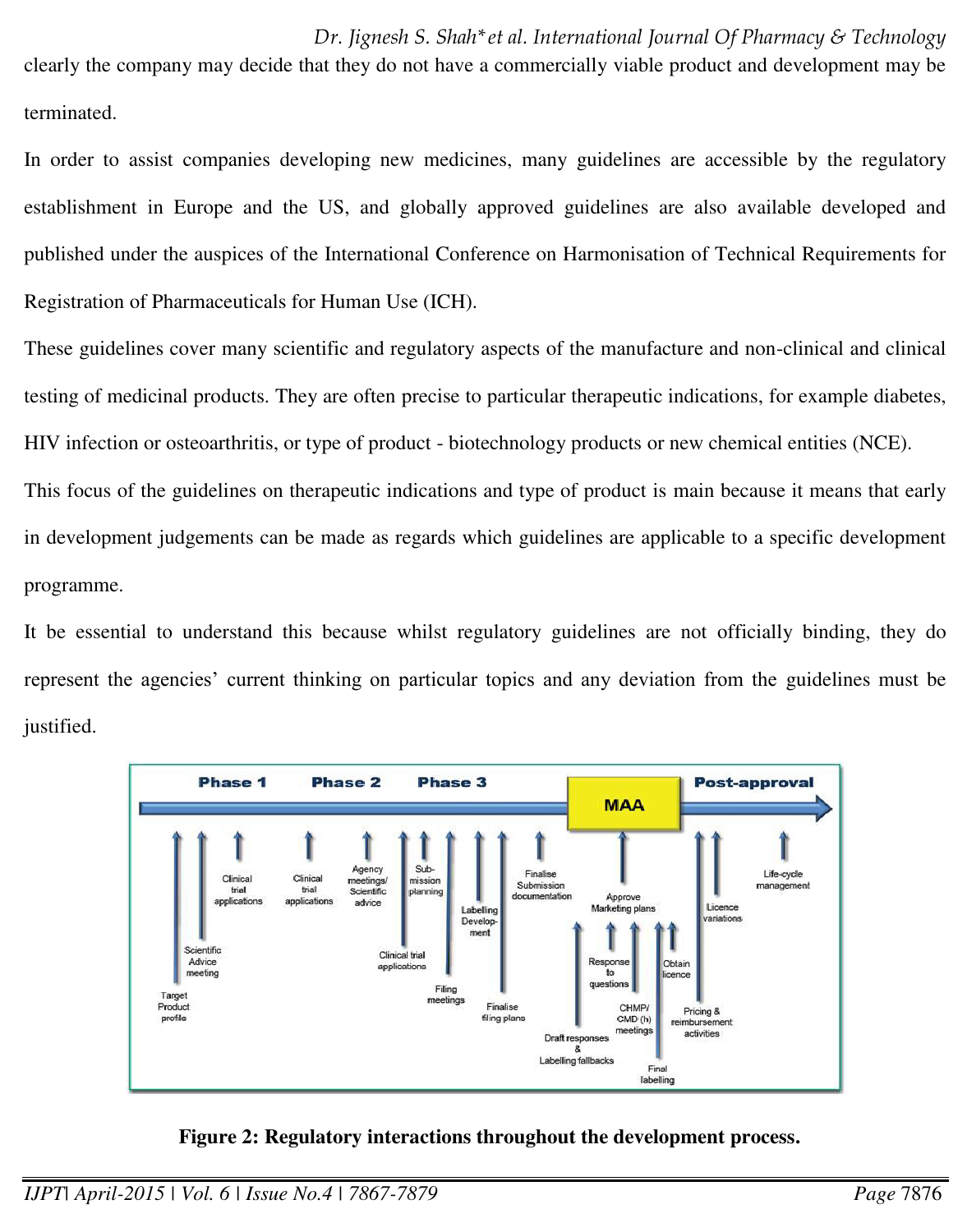## **Example of TPP**

A hypothetical antifungal agent about to enter Phase 1 studies was used. Existence an early stage compound, the final dose is still to be determined. For the development scientist, this leads to indecision as to what the eventual formulation concentration will be and possibly whether the compound is adequately soluble.

**Table-2: Commercial TPP for a Hypothetical Antifungal Agent About to Enter Phase 1 Studies.** 

| <b>Product Attribute</b> | Wants                        | <b>Musts</b>                |  |  |
|--------------------------|------------------------------|-----------------------------|--|--|
| Drug-related             |                              |                             |  |  |
| Indication               | Treatment and prophylaxis    | Treatment of systemic       |  |  |
|                          | of systemic candidiasis      | candidiasis                 |  |  |
| Route of administration  | IV                           | IV                          |  |  |
| Dose range               | $50 - 100$ mg                | $<$ 300 mg daily            |  |  |
| Product-related          |                              |                             |  |  |
| pH                       | pH 5-8                       | Greater than pH 3.5 and     |  |  |
|                          |                              | less than $pH$ 9.5          |  |  |
| Packaging type(s)        | Glass bottle and plastic bag | Glass bottle or plastic bag |  |  |
|                          | with ability to be hung      | with ability to be hung     |  |  |
| Storage conditions       | Room temperature             | Room temperature (long      |  |  |
|                          |                              | term and in-use)            |  |  |

The example contains a number of instances where the desired product attribute differs from the true requirement. For example, it can be popular for advertising to launch in both a plastic bag and a bottle. Still, the TPP captures the true necessity, which in this case is just one package type.

Litheness has also been built in to the TPP. For example, at this stage in improvement, it cannot be clear if a solubilizing agent such as a cyclodextrin is required. Because the use of a cyclodextrin can need a technology license, the potential impact of the license on cost of goods sold (COGS) is noted under "Freedom to Operate."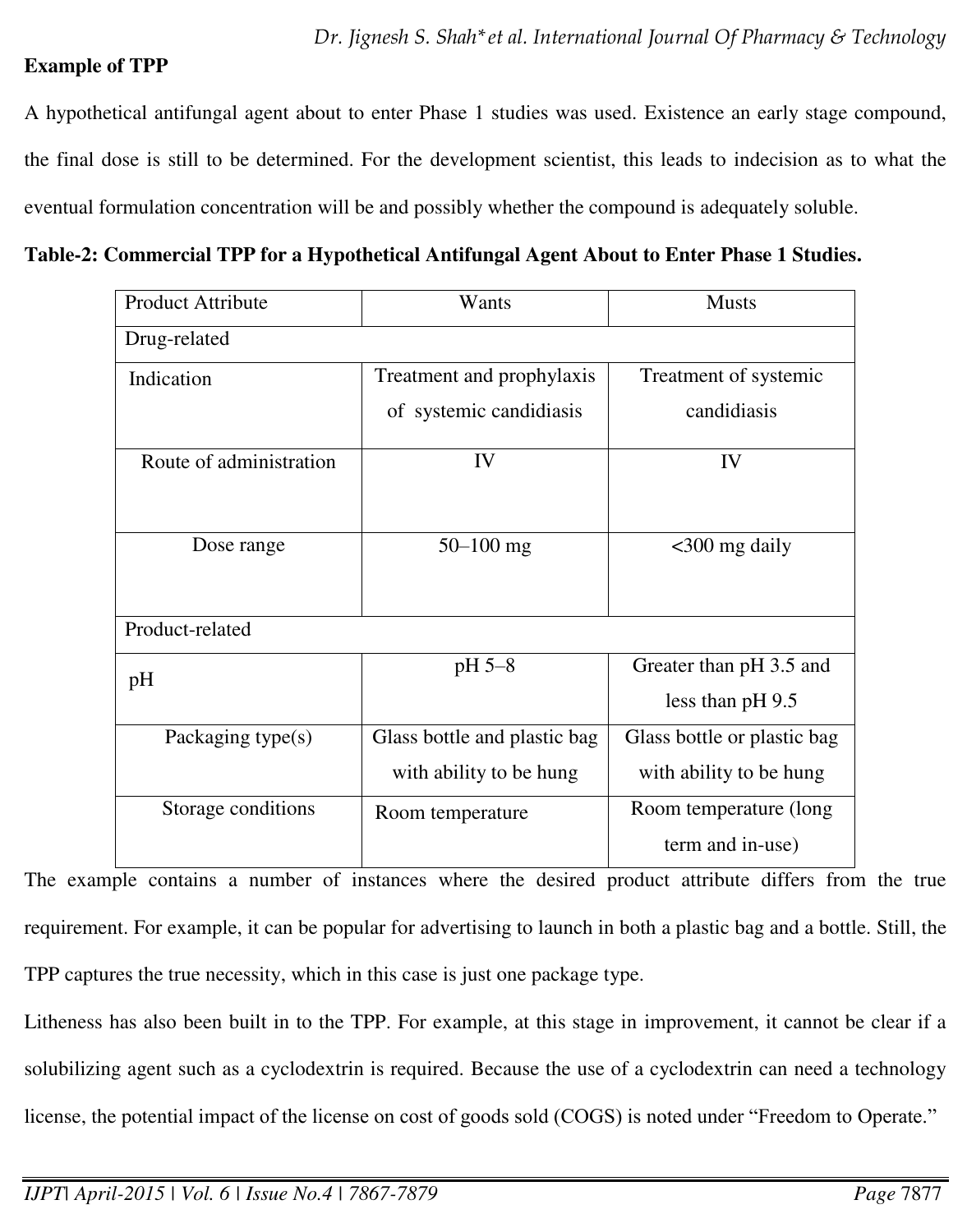#### **Conclusion:**

Drug and other Health Care Discovery/Developments involve complex processes requiring integration from beginning to FDA Approval. Target Product Profile is an integrator and communication tool. The earlier the Target Product Profile is used, the greater the possibility for successful development. The Strategic Evaluation Structure as per a scaffold that addresses explicitly the many functions and uses for product profiles, and the need to focus on the marketplace and individual customer value rather than on product attributes alone. Collectively, the components of the Strategic Evaluation Framework help guide the strategic clinical development decisions that set the foundation for commercial success.

#### **Acknowledgements:**

The authors are thankful to Dr. K. Pundarikakshudu, Director of L. J. Institute of Pharmacy, Ahmedabad, India for providing facilities and encouragements to carry out the research work.

## **References:**

- 1. FDA.Draft guidance for industry and review staff, target product profile- a strategic development process tool. FDA, March 2007.
- 2. Pro-conspotium Critical path institute target product profile process http\\www.c-pathorg/wp-Content/uploads/2013/09/PROConsortiumTPPProcess.pdf Curry S and Brown R The target product profile as a planning tool in drug discovery research. PharmaTech 2003,67-71
- 3. Don, R. Target product profile: Starting withpatients in mind . DNDi newsletter, Vol. 12, November http://www.dndi.org.
- 4. Yu L.Pharmaceutical quality by design: Product and process development, understanding and control. , Pharmaceutical Research. 2008,25(4) 781-791.